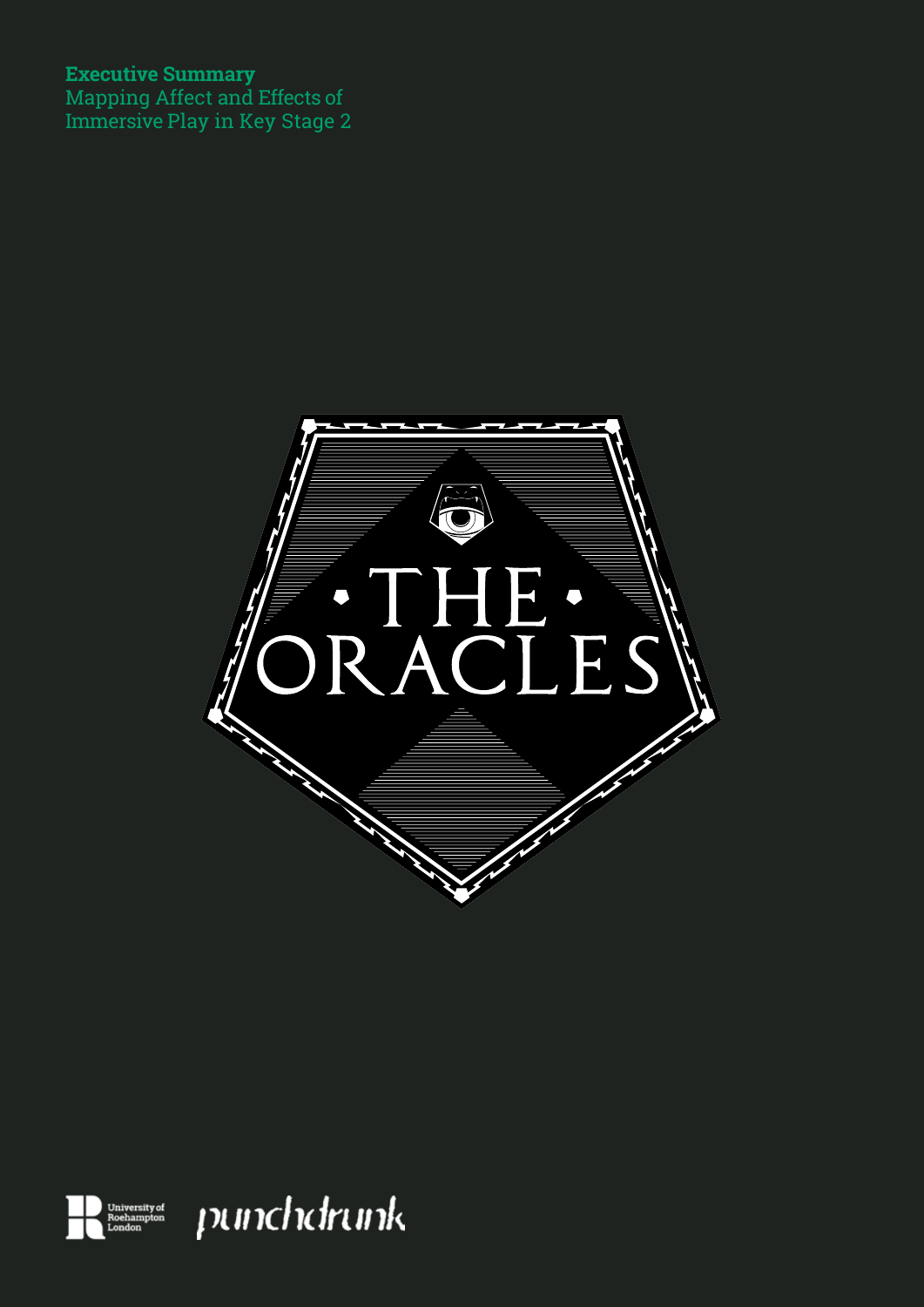**The Oracles** is a multisited immersive gaming experience created b Punchdrunk Enrichment, developed for local primary school children in Haringey, London. Inspired by the myth of the Twelve Labours of Hercules, the project is designed to engage Key Stage 2 pupils with Greek mythology and mathematics, and to improve digital literacies.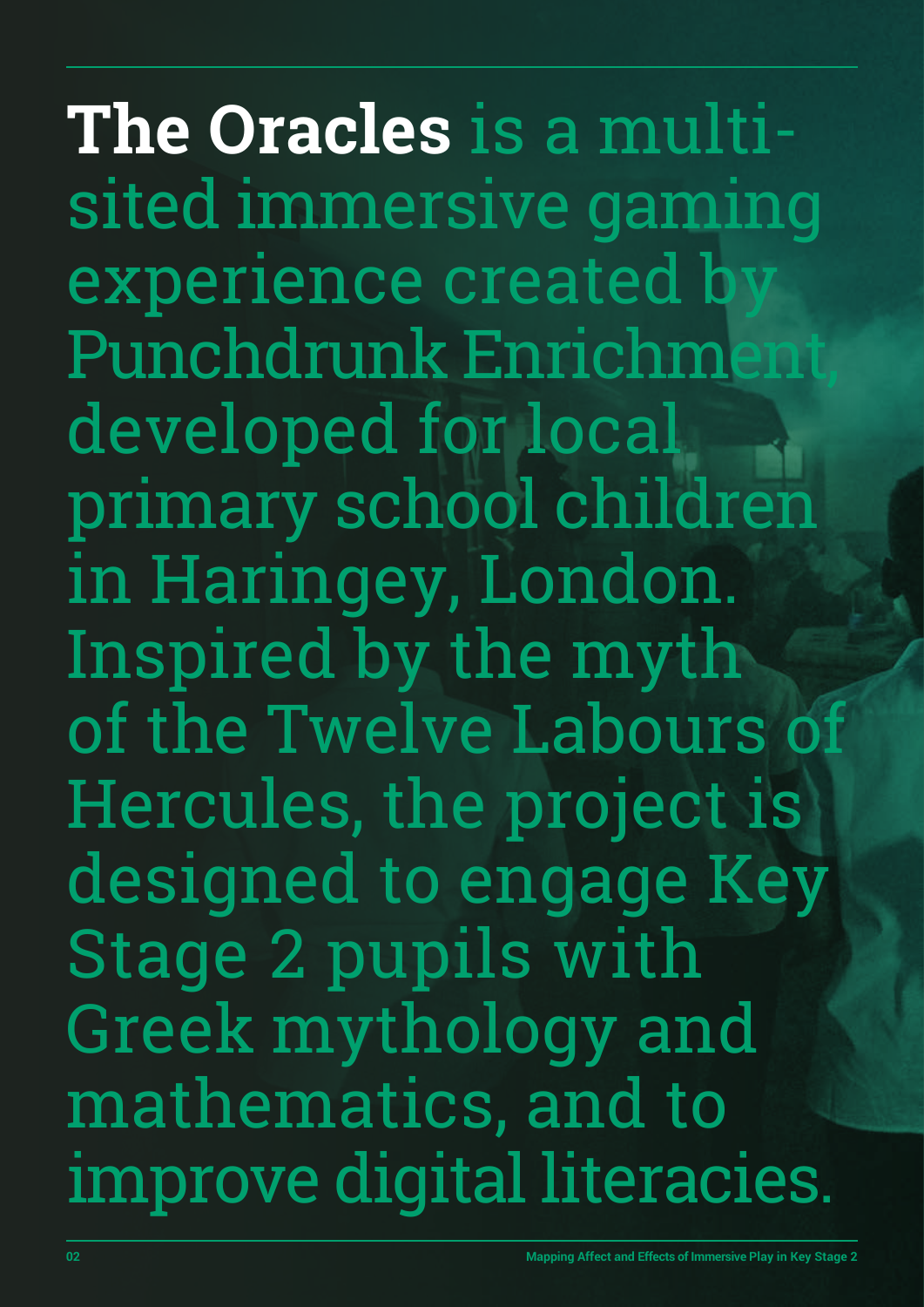Punchdrunk Enrichment is the educational and outreach arm of Punchdrunk, an immersive theatre company that encourages audiences to participate actively and creatively in theatrical events. Punchdrunk Enrichment creates work with and for participants in schools and communities. In schools they use multi-sensory installations and immersive narratives, to create fictional worlds in which students play an active role.

**punchdrunk@punchdrunk.org.uk punchdrunk.com/enrichment punchdrunk.com**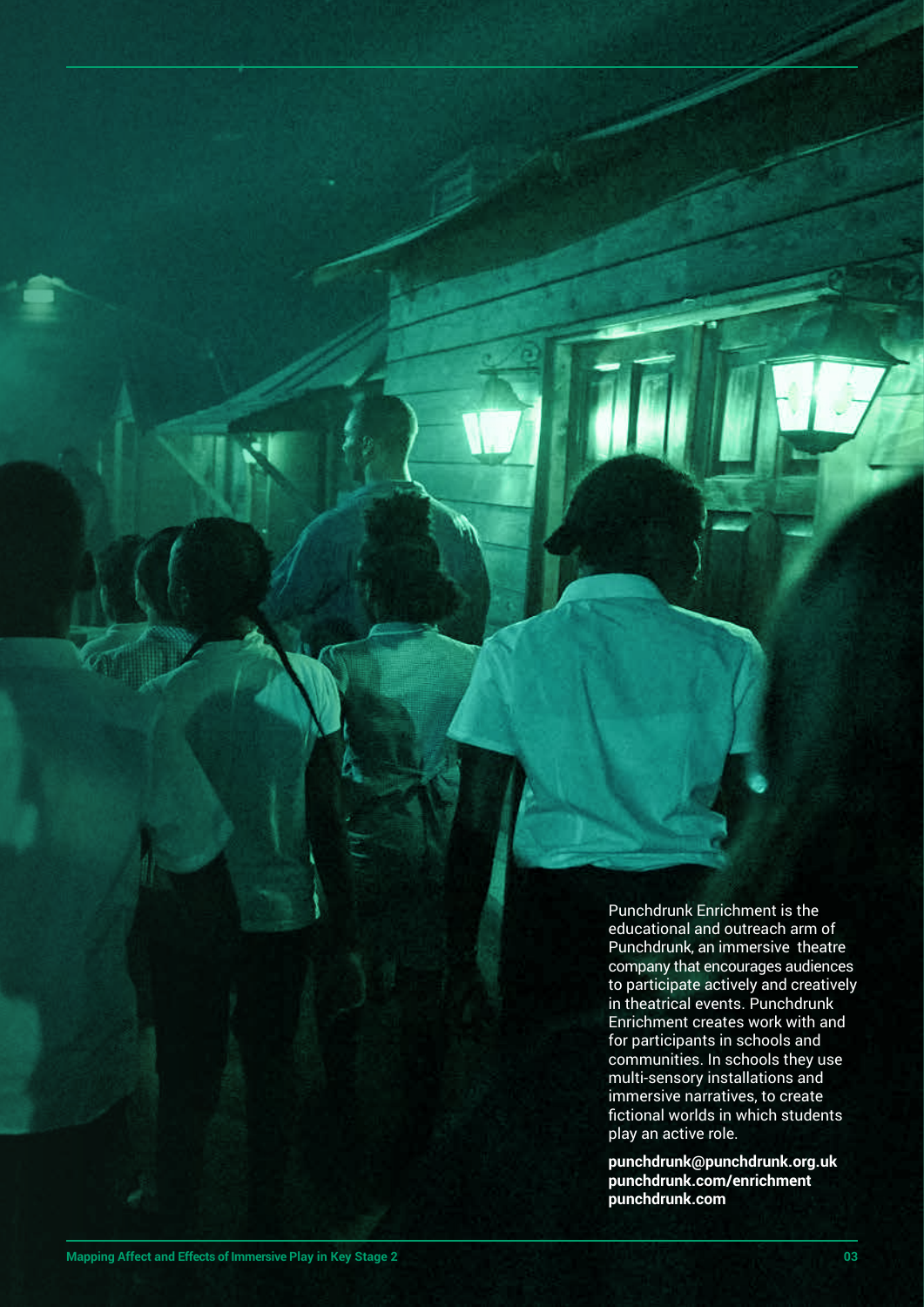# **Project Rationale**

**The project sought to investigate how gaming pedagogies might be combined with immersive theatre principles to provide a range of learning opportunities for children as they played within and across a range of virtual and physical spaces. Although Punchdrunk Enrichment (PE) has previously integrated gaming principles into their work (Cremin et al, 2015) The Oracles was the first time that digital gaming, in the form of a 'virtual world', had been incorporated into the theatrical experience.** 



PE wanted to understand how this approach to immersive play, across digital and physical realms, might support children's learning, with a particular focus on problem-solving, collaboration and communication. The game was designed to support learning in the subject area of maths,

and required pupils to use skills such as logic, code-breaking and algebra.

Educators have argued that computer games can embody learning principles (Gee, 2014), and there have been an increasing number of studies which have explored the challenges and

potential gains when teachers integrate digital games into their teaching practices (Beavis et al, 2017). However, the pedagogical implications of immersive forms of game-play are still under-researched, especially as they relate to primary school settings (Colvert, 2015).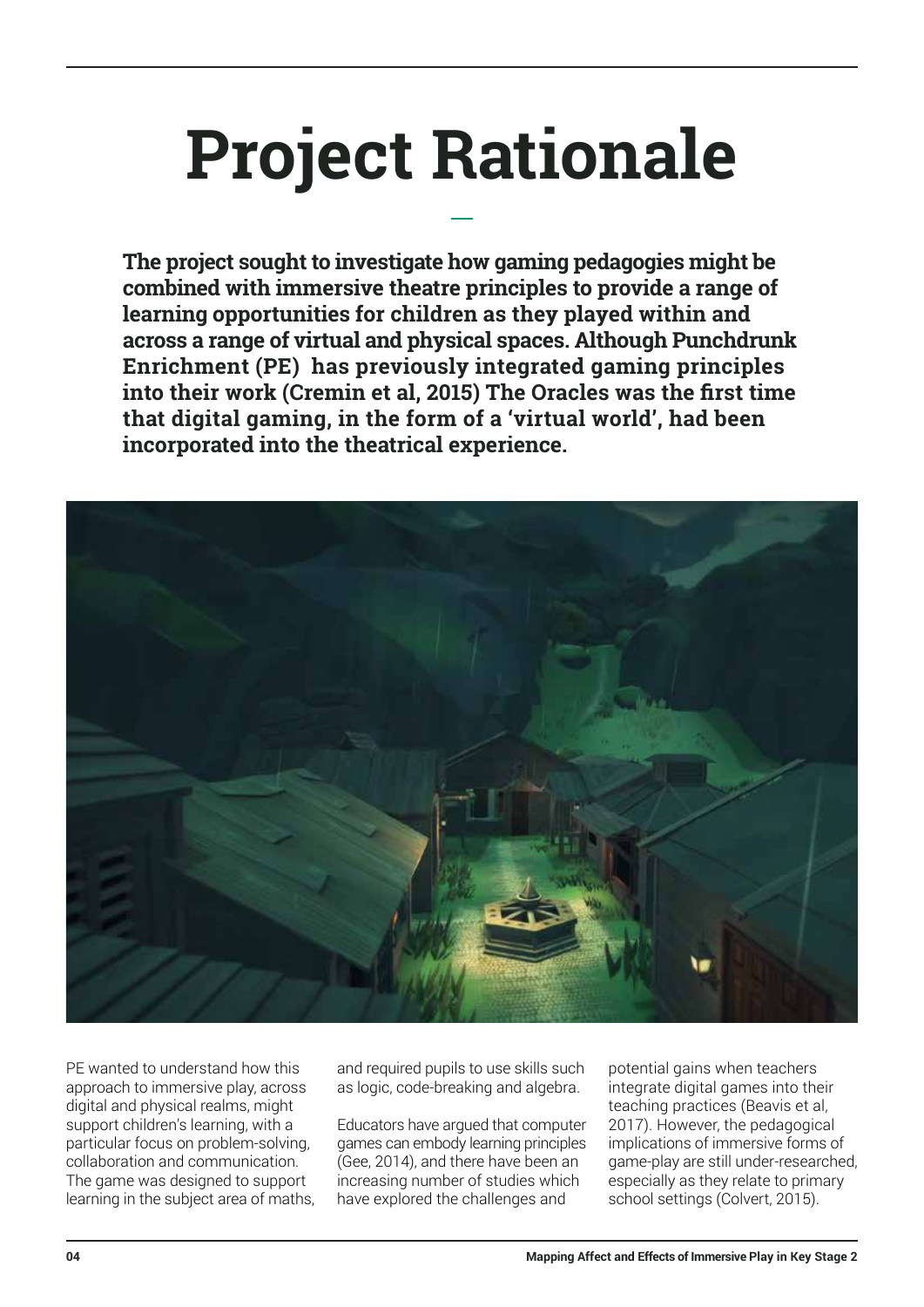# **Project Description**

The Oracles was played by seven classes of children across eight schools in Tottenham Hale, in the London Borough of Haringey over four weeks in June 2017. It was also subsequently delivered to seven schools in October and November 2017.

During the game the players were challenged to save the village of Fallow Cross and protect a group of villagers, who call themselves The Oracles, from an evil sorceress called Circe. To succeed they needed to work together to uncover Hercules' twelve labours and piece together his shield in order to restore protection to the village. The game was structured in seven episodes which look place across and within physical and virtual realms: three physical visits to a theatrical installation, three classroom sessions including the playing of a digital game and then a final culminating video.

The children first encountered Fallow Cross by playing a digital game on tablets in their classrooms. When exploring this virtual world they collected herbs and pieced together the history of the village from letters scattered around the environment. In later episodes they also navigated mazes, and solved mathematical challenges offline, such as calculating the codes needed to unlock chests in order to recover parts of Hercules' shield. At the end of episode 1 the children discovered a letter in a school room at the heart of the virtual village. The letter was a call for help and the children were told that the village was actually a 'real place' and that to save it they must each come in person…

Accordingly, in episode 2, the children travelled to a theatrical installation in a warehouse in Tottenham Hale. Once they stepped inside they found themselves in a schoolroom that looked exactly the same as the schoolroom did in the game, though here they were standing inside it and could touch, smell and interact with it in myriad ways! The children then learnt that they needed to venture into the village again and outwit the sorceress by completing challenges in order to uncover the Twelve Labours of Hercules. They soon discovered that their actions in the digital game affected the physical village and vice versa. So, for example, the herbs and shields that they had collected in the virtual world appeared in the physical village and could then be used to make a protection spell. Physically placing one of the labours in the fountain at the centre of the village meant that it appeared in exactly the same spot in the virtual world. As they moved between and within these physical and virtual realms they developed a nuanced understanding about the importance of their interactions.



**The Fountain of Fallow Cross** in the digital game (above) and the installation (below)





and in the installation (below)



Gee, J. P. (2014) What Video Games Have to Teach us About Learning and Literacy - 2nd Edition. New York, St Martin's Press. Beavis, C., M. Dezuanni and J. O'Mara (2017) Serious Play: Literacy Learning and Digital Games. London, Routledge Colvert, A (2015) Ludic Authorship: Reframing Literacies through Peer-to-Peer Alternate Reality Game Design in the Primary Classroom. Unpublished PhD thesis. Institute of Education: University College London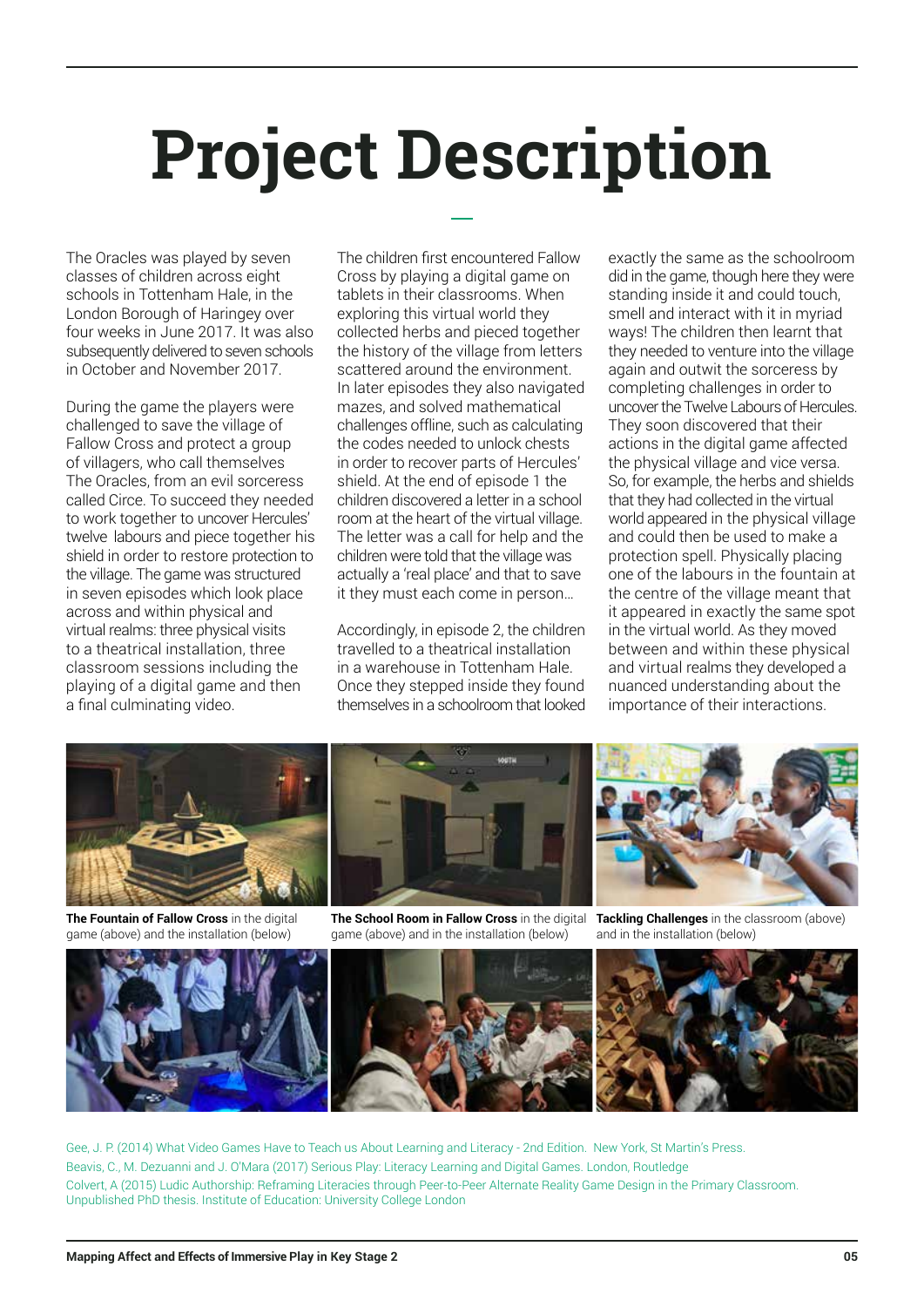**'I saw children […] persevere more, be a bit more resilient, be a bit more willing to get something wrong and then not get knocked back and then go again because they had to achieve this and they had to all work towards the same goal.'**

**'What I really liked about was the fact that the children were orally speaking about their learning. They were physically engaged and mentally engaged with each other […] They were very reflective, evaluative, they were kind of assessing what they'd learnt all the time.'**

**Teacher Reflections** - Final Interviews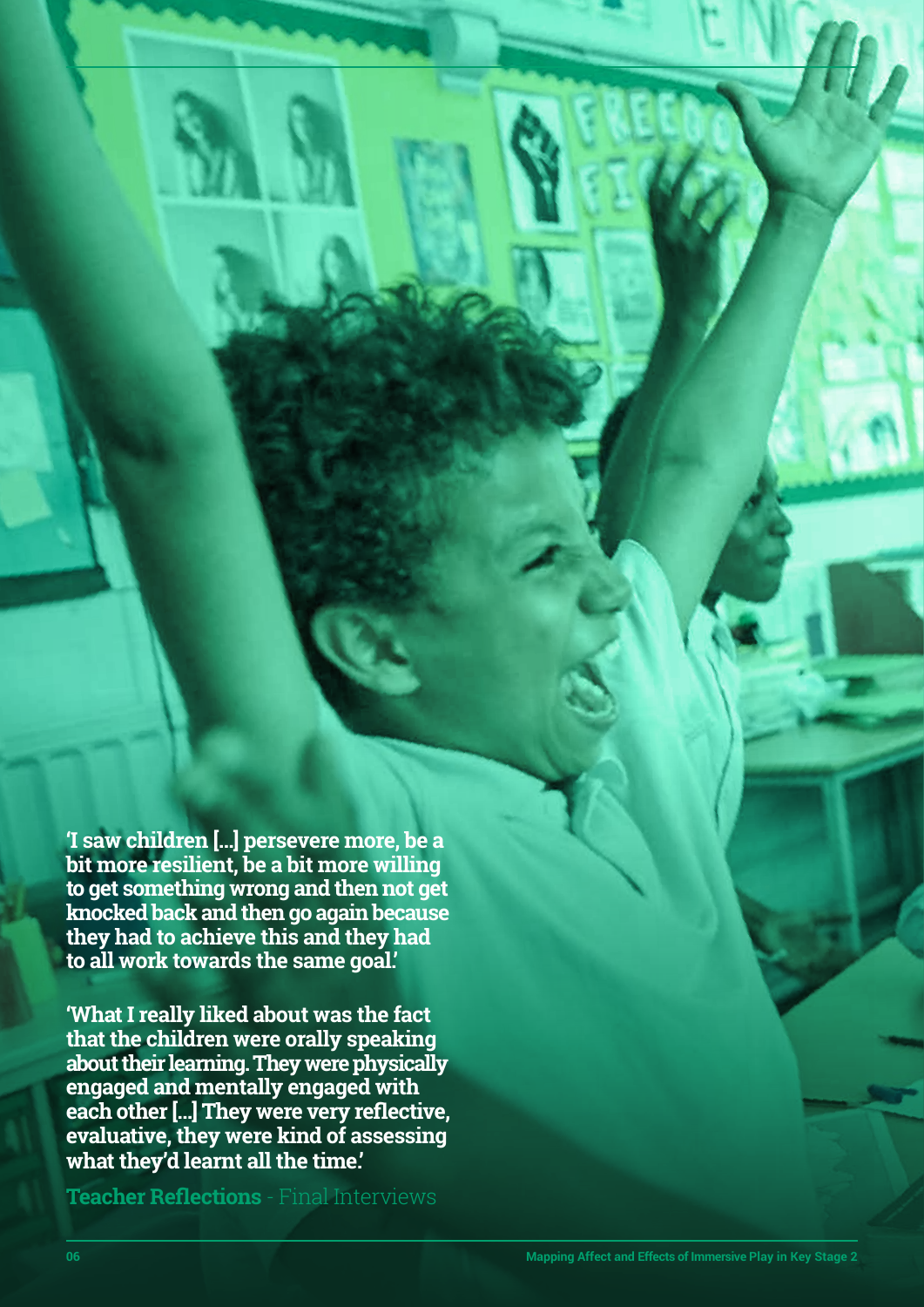## **The Research Aim**

### Understanding Immersive Play

The research was undertaken by Angela Colvert from the University of Roehampton and was designed as an exploratory case study (Bassey, 1999). It sought to investigate the pedagogical significance of play in Punchdrunk Enrichment's The Oracles focusing on the experiences of artists, teachers and children. The central aim was: Understanding the Purposes, Practices, Processes and Products of Play in Oracles: Mapping Multiple Perspectives of a Multi-sited Immersive Game.

The research was undertaken with three case-study classes (including teachers and children) in three different schools: one Year 4 class (7-8 year olds); one Year 5 Class (8-9 year olds); one Year 6 Class (10-11 year olds). Within each case-study class, six focus-children

were identified in discussion with the teachers: the sample included a gender mix and reflected diversity within their class and across the year group, particularly in terms of their attitudes to and experiences of learning and their attainment in maths and literacy. Four PE performers also participated in the research, one of whom facilitated the classroom challenges and three of whom led teams of children in the installation. The

views and perspectives of key members of PE were also sought, including those of the Enrichment Director, the Producer and the Lead Game Designer.

### **Data collected included:**

• **Interviews:** undertaken at the start and at the end of the project with focus-children, teachers, artists and key members of PE;

- **Field notes:** of significant moments during play, and children's and teacher's reflections and responses after each episode of play (written, filmed and/or audio recorded);
- **Observations:** of three case-study classes' participation in The Oracles in classrooms and in the installation;
- **Detailed information from/on case-study students/teachers:** interviews, field notes, teacher accounts;
- **Teacher Reflections:** gathered by PE staff during an end of project debrief.

All data was thematically coded to identify patterns and themes relating to the ways The Oracles was perceived and enacted by the various participants.

## **Pedagogical Significance** Mapping Intensity (affect) and Engagement (effect)

The primary contribution of this research is a new conceptualisation of immersive play, and its pedagogical potential, rooted in the experiences of the participants of The Oracles. Analysis of the data revealed that the engagement of the participants was closely related to the intensity of the experience.

Intensity was composed of four elements:

- a sense of purpose
- a sense of urgency
- a sense of place
- a sense of community

These were coded as 'affect' as they were (im)material (Burnett et al, 2014), relating to the interpretations, perceptions, intentions and emotional responses of players.

The engagement of players included:

- constructing stories
- tackling challenges
- performing belief
- reshaping relationships

All of these were coded as 'effect' as they related to the material, tangible, aspects of gameplay as they cocreated the gameworld through their performances, producing and distributing a range of actions and objects as the game progressed.

McGonigal, J. (2003) 'Real Little Game: The Performance of Belief in Pervasive Play' in DiGRA : Level Up Conference Proceedings. Utrecht, University of Utrecht Burnett, C., G. Merchant, K. Pahl and J. Rowsell, (2014). The (im)materiality of literacy : the significance of subjectivity to new literacies research. Discourse: Studies in the Cultural Politics of Education, 35 (1), 90-103.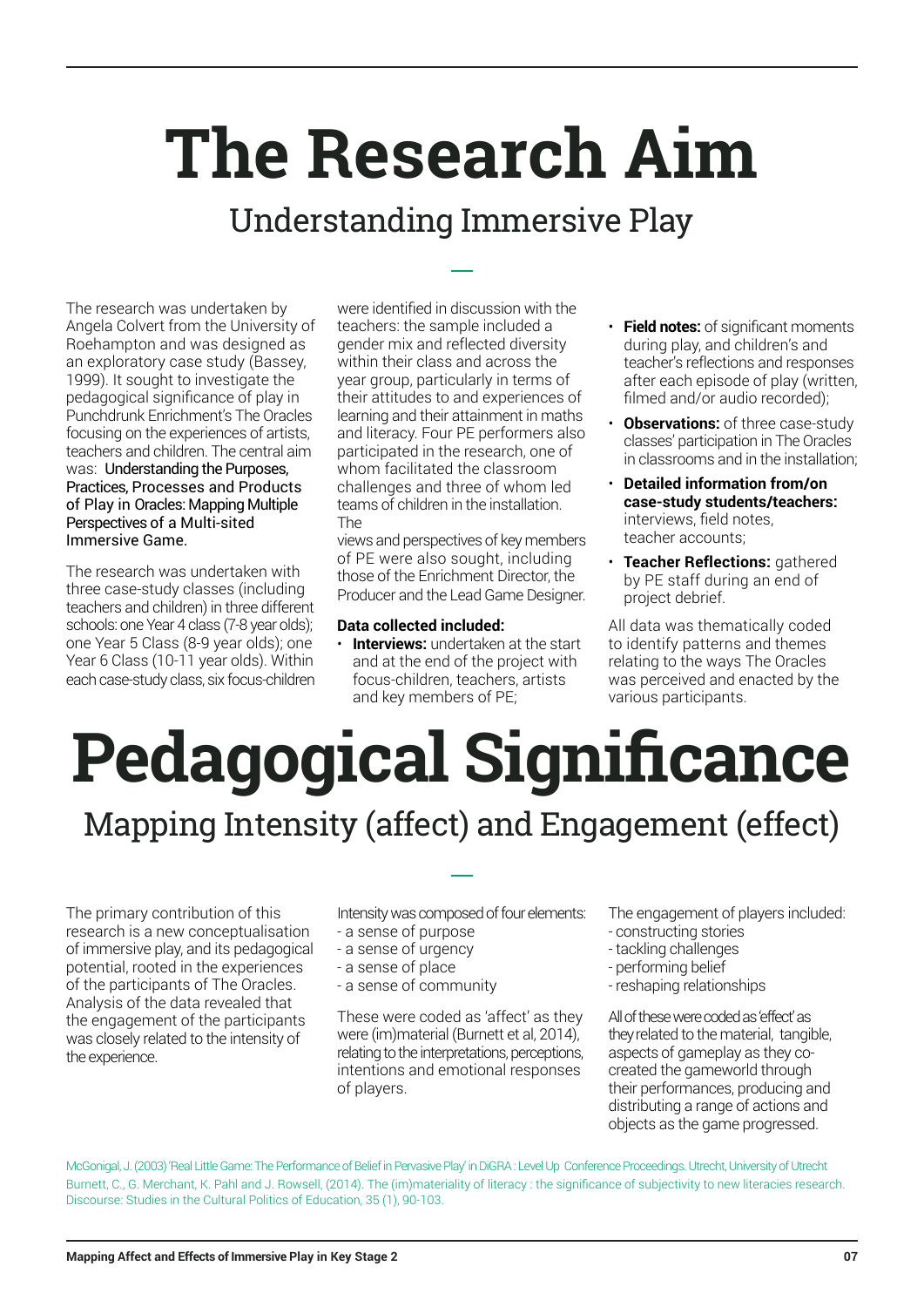### **Model of Immersive Play**

The diagram below highlights the interconnected relationship between intensity (affect) and engagement (effect). At the centre of the model is the participant (child, artist or teacher), as play is an embodied experience. The

red areas represent intensity (affect) which is experienced by the participant cognitively, physically and emotionally. The blue areas represent engagement (effect) and relate to the actions of participants. The purple areas represent immersive play which is

framed by the structures and the representations of the game. Play is a dynamic process, as represented by the yellow arrows, in which the participants shape meanings together. Intensity of play inflects engagements and vice versa.

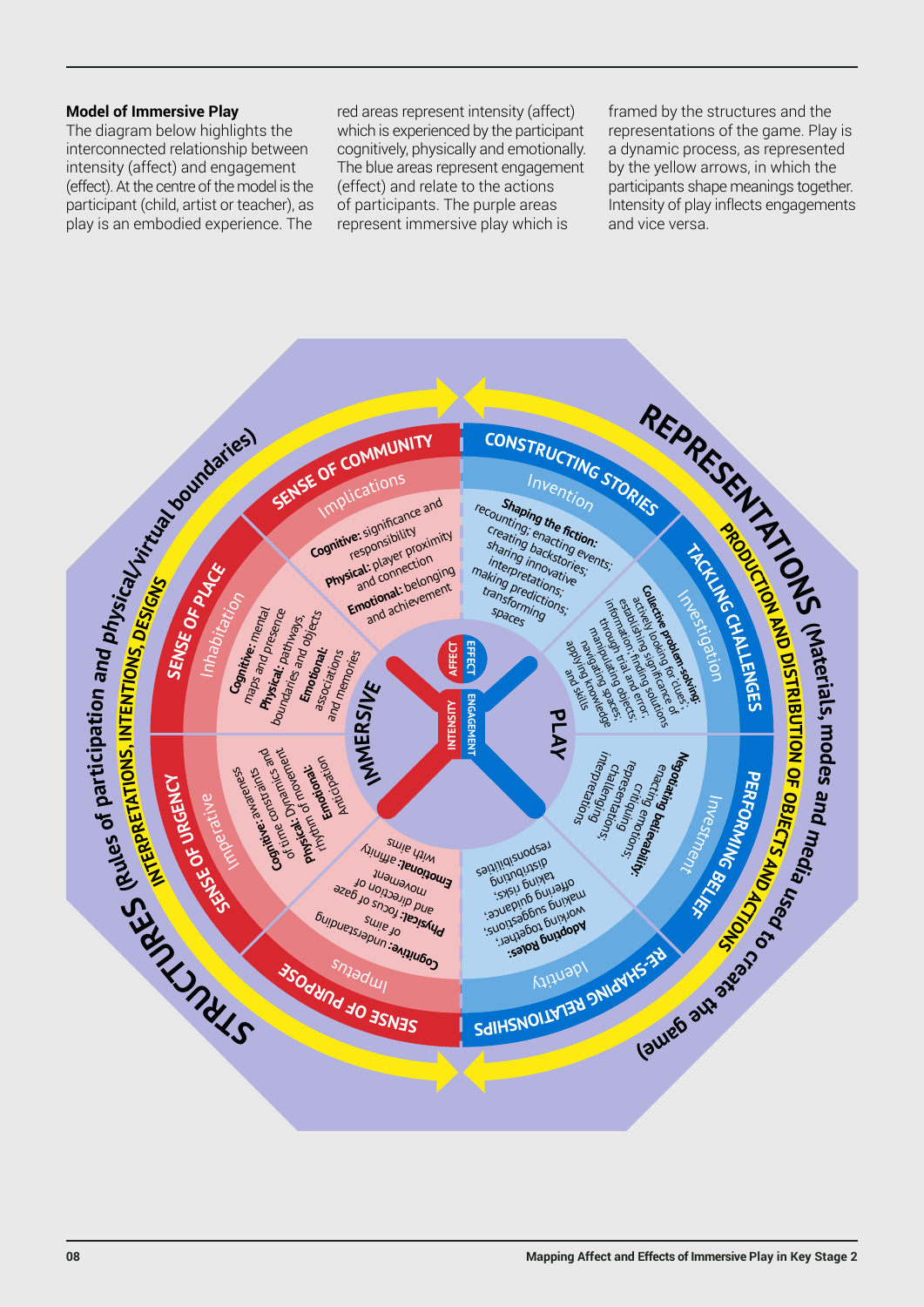### **Using the Model to Understand Affect and Effect in The Oracles**

Each of the areas relating to the intensity (affect) during play can be seen to influence the engagement (effect) of players as they shape the game together through their interactions. The pedagogical significance of these areas, as they pertain to immersive play during The Oracles, can be summarised as follows:

| <b>Constructing Stories (Invention)</b> |                                                                                                                                                                                                                                                                                                                                                                                                                                                                                                                                                                                                                                                                                                                                                                                                                                                                                                                                  |
|-----------------------------------------|----------------------------------------------------------------------------------------------------------------------------------------------------------------------------------------------------------------------------------------------------------------------------------------------------------------------------------------------------------------------------------------------------------------------------------------------------------------------------------------------------------------------------------------------------------------------------------------------------------------------------------------------------------------------------------------------------------------------------------------------------------------------------------------------------------------------------------------------------------------------------------------------------------------------------------|
| <b>Affect</b>                           | <b>Links with Effect - Constructing Stories (Invention)</b>                                                                                                                                                                                                                                                                                                                                                                                                                                                                                                                                                                                                                                                                                                                                                                                                                                                                      |
| <b>Purpose</b><br>(Impetus)             | Constructing stories was an iterative process and embodied experience, during which<br>artists, teachers and children shaped the fiction together through dialogue, performance<br>and the production of texts. The children were highly motivated to understand and shape<br>the narrative and regularly engaged in detailed collective recounts when travelling back<br>from the installations with their peers in order to <b>clarify events</b> and to <b>relive scary moments.</b><br>All teachers saw potential to inspire children's writing, and sometimes integrated the<br>fiction of Fallow Cross into subsequent lessons, but due to time constraints not all felt<br>able to integrate this into their curriculum planning. Some children created written texts<br>outside of class (such as letters and short scripts) and shared these with the performers<br>in order to influence gameplay in the installation. |
| <b>Urgency</b><br>(Imperative)          | The imperative to defeat the character of Circe prompted players to extend the narrative by<br>co-constructing and contesting conspiracy theories related to her 'true identity' and possible<br>collaborators. In doing so, they also developed an additional imperative aim for gameplay.                                                                                                                                                                                                                                                                                                                                                                                                                                                                                                                                                                                                                                      |
| <b>Place</b><br>(Inhabitation)          | Children, teachers and artists shaped the gameplay though the <b>transformation and exploration</b><br>of spaces. Observations revealed that children were able to make <i>innovative connections</i><br>between their physical and virtual experiences of Fallow Cross, particularly in relation to<br>their understanding of characters and through imaginative interpretations of everyday<br>(non-designed) spaces.                                                                                                                                                                                                                                                                                                                                                                                                                                                                                                          |
| <b>Community</b><br>(Implications)      | The focus-children across all three classes <b>demonstrated empathy</b> for the characters'<br>plight and experienced a <b>collective sense of responsibility</b> during the game. Many of the<br>children said that they felt like heroes after playing the game and felt a deep sense of<br>pride in their collective and individual achievements.                                                                                                                                                                                                                                                                                                                                                                                                                                                                                                                                                                             |
|                                         | <b>Tackling Challenges (Investigation)</b>                                                                                                                                                                                                                                                                                                                                                                                                                                                                                                                                                                                                                                                                                                                                                                                                                                                                                       |
| <b>Affect</b>                           | <b>Links with Effect - Tackling Challenges (Investigation)</b>                                                                                                                                                                                                                                                                                                                                                                                                                                                                                                                                                                                                                                                                                                                                                                                                                                                                   |
| <b>Purpose</b><br>(Impetus)             | Analysis of observations and field notes, revealed that the focus-children in the case-study<br>classes were highly motivated to complete the challenges in order to complete the quest<br>and save the village. Although the children recognised the <b>importance of maths knowledge</b><br>in the game, they also identified a range of other skills needed such as <b>team-work</b> and<br>running fast! The teachers observed that the need to apply mathematical knowledge and<br>skills in meaningful contexts was a strength of the game, particularly in the installation.<br>They also valued the opportunity to make curriculum links with children's interests in gaming.<br>The children were motivated by gathering herbs in the digital game and although for many<br>the focus was on collective endeavour, others introduced a competitive element.                                                             |
| <b>Urgency</b><br>(Imperative)          | The teachers remarked on the resilience and focus of some of the children as they engaged in<br>trial and error for extended periods both during the classroom challenges, and when in the physical<br>world of Fallow Cross. Although all focus-children felt that their involvement was central<br>to completing the quest, occasionally the pace of play in the installation meant that the<br>less confident mathematicians focused on finding clues (pieces of information) for the<br>group rather than applying knowledge in calculations.                                                                                                                                                                                                                                                                                                                                                                                |
|                                         |                                                                                                                                                                                                                                                                                                                                                                                                                                                                                                                                                                                                                                                                                                                                                                                                                                                                                                                                  |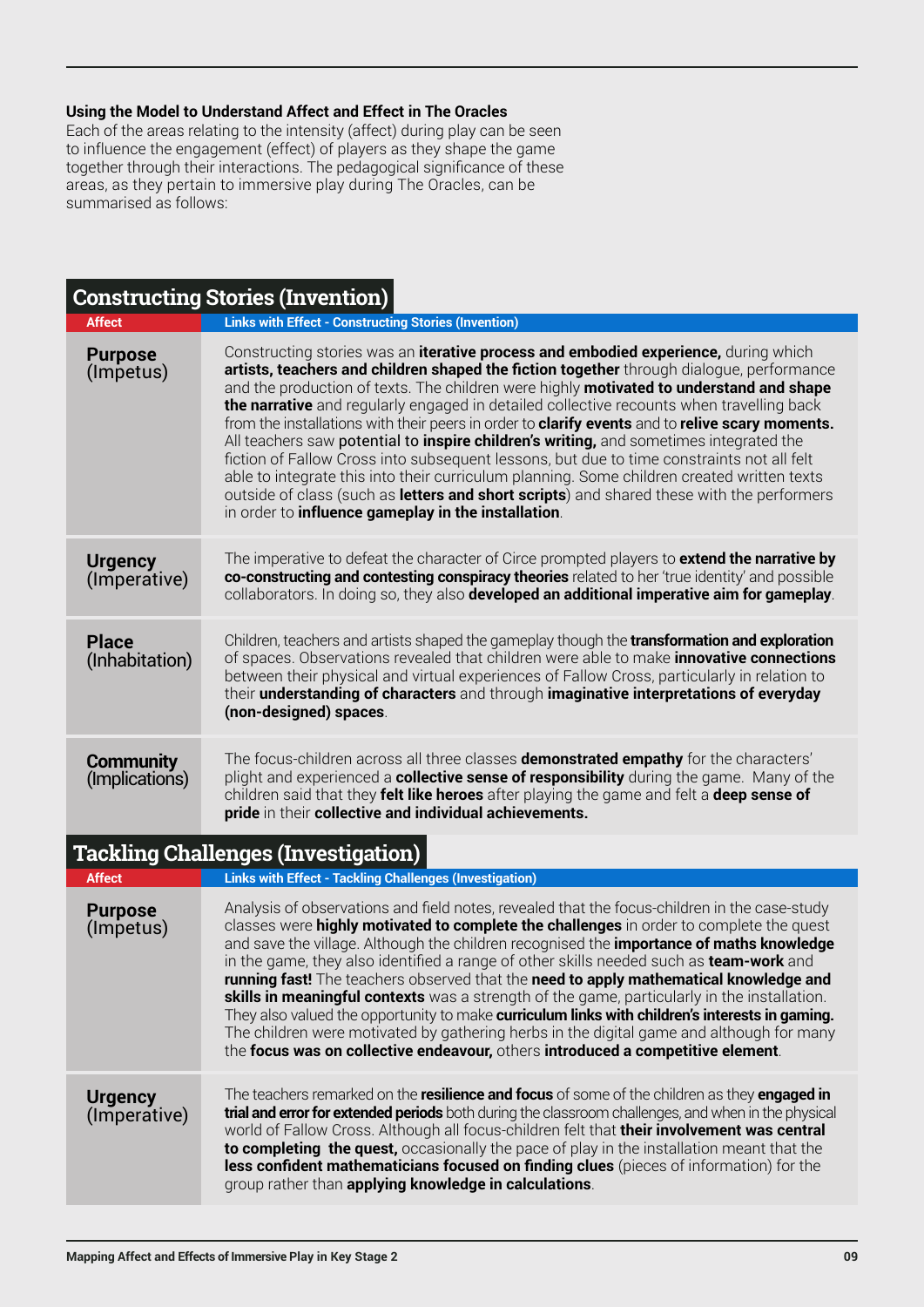| <b>Place</b><br>(Inhabitation)             | Teachers and artists observed that the tactile and concrete ways of working out solutions to<br>problems by manipulating objects in the installation supported both the able and less able<br><b>mathematicians</b> in engaging with the challenges. Although the digital game was single-player,<br>children offered advice to each other when tackling navigational challenges in the digital realm.                                                                                                                                                                                                                                                                                                                                                                                                                                                                                                                             |  |
|--------------------------------------------|------------------------------------------------------------------------------------------------------------------------------------------------------------------------------------------------------------------------------------------------------------------------------------------------------------------------------------------------------------------------------------------------------------------------------------------------------------------------------------------------------------------------------------------------------------------------------------------------------------------------------------------------------------------------------------------------------------------------------------------------------------------------------------------------------------------------------------------------------------------------------------------------------------------------------------|--|
| <b>Community</b><br>(Implications)         | The focus-children linked time-constraints with the <b>need to work together</b> to complete the<br>challenges and they <b>identified as a team</b> during the game. The <b>performers facilitated the</b><br>problem solving during the installation, and the teachers reported feeling like players at times.<br>During the classroom challenges, children worked in twos and threes on identical tasks and <b>shared</b><br>their approaches and strategies with each other. In this process the teachers became facilitators.                                                                                                                                                                                                                                                                                                                                                                                                  |  |
|                                            | <b>Performing Belief (Investment)</b>                                                                                                                                                                                                                                                                                                                                                                                                                                                                                                                                                                                                                                                                                                                                                                                                                                                                                              |  |
| <b>Affect</b>                              | <b>Links with Effect - Performing Belief (Investment)</b>                                                                                                                                                                                                                                                                                                                                                                                                                                                                                                                                                                                                                                                                                                                                                                                                                                                                          |  |
| <b>Purpose</b><br>(Impetus)                | Teachers commented that the children 'wanted to believe' in the game and invested time and<br>energy in developing the game-play with their peers. Teachers often engaged in imaginative,<br><b>improvised interactions</b> with the children and artists whilst in the installation and also, to<br>a lesser extent, during classroom episodes.                                                                                                                                                                                                                                                                                                                                                                                                                                                                                                                                                                                   |  |
| <b>Urgency</b><br>(Imperative)             | The evil character Circe's imminent arrival, and the urgent need to escape, were signalled by<br>changes in the digital and physical environment. At these moments the children <b>helped to</b><br>shape the atmosphere of suspense through their physical responses: sometimes these<br>were conscious performances (such as screaming or huddling together when the lights<br>flickered in the installation or exclaiming when caught by Circe in the virtual world) but others<br>were involuntary (such as flinching at the sudden sound of thunder or sighing when shelter<br>was reached in the virtual world). This <b>embodied performance deepened their engagement</b><br>and understanding of the characters. Although most children enjoyed the thrill of the fictional<br>peril posed by Circe in the installation, there were instances in which some children found<br>moments of heightened urgency overwhelming. |  |
| <b>Place</b><br>(Inhabitation)             | In the installation, the children, teachers and artists all used their bodies to enact belief in the fiction<br>and when, very occasionally, an adult participant did not use their bodies to enact 'fear' or 'curiosity'<br>during the installation the children and artists found this distracting and that it detracted from the<br>experience. The children reported that they felt like they were playing a 'real-life game' and they were<br>keen to explore Fallow Cross in the installation and in the game. They formed mental maps of<br>the fictional world and some of the children made imaginative connections between Fallow<br><b>Cross and their local environment.</b>                                                                                                                                                                                                                                           |  |
| Community<br>(Implications)                | The children negotiated the believability of the game, with their peers by making links with<br>their prior knowledge of games and narratives, critiquing representations of the game-world<br>and contesting the interpretations of others.                                                                                                                                                                                                                                                                                                                                                                                                                                                                                                                                                                                                                                                                                       |  |
| <b>Re-Shaping Relationships (Identity)</b> |                                                                                                                                                                                                                                                                                                                                                                                                                                                                                                                                                                                                                                                                                                                                                                                                                                                                                                                                    |  |
| <b>Affect</b>                              | <b>Links with Effect - Re-Shaping Relationships (Identity)</b>                                                                                                                                                                                                                                                                                                                                                                                                                                                                                                                                                                                                                                                                                                                                                                                                                                                                     |  |
| <b>Purpose</b><br>(Impetus)                | In playing the game, each child adopted the role of 'team member'. Teachers enjoyed playing<br>alongside the children in the installation but, during the classroom challenges the teachers would<br>occasionally have liked to have played a more active role in facilitating and guiding the learning.                                                                                                                                                                                                                                                                                                                                                                                                                                                                                                                                                                                                                           |  |
| <b>Urgency</b><br>(Imperative)             | Teachers observed that some of the children were <b>taking more risks</b> in their learning due to the pace of<br>game-play and noticed <b>increased confidence</b> and <b>reduced 'fear of failure'</b> amongst some of the children.                                                                                                                                                                                                                                                                                                                                                                                                                                                                                                                                                                                                                                                                                             |  |
| <b>Place</b><br>(Inhabitation)             | The sensory and spatial aspects of the game often prompted children to <b>make links with</b><br>their personal experiences and knowledge of the local area.                                                                                                                                                                                                                                                                                                                                                                                                                                                                                                                                                                                                                                                                                                                                                                       |  |
| <b>Community</b><br>(Implications)         | Teachers also observed the occasional <b>shift in the social dynamics</b> in the classroom, with the <b>less</b><br>confident pupils more willing to offer information and suggestions to their peers. The more able/<br>confident learners appeared more willing and likely to seek and accept advice from their peers.                                                                                                                                                                                                                                                                                                                                                                                                                                                                                                                                                                                                           |  |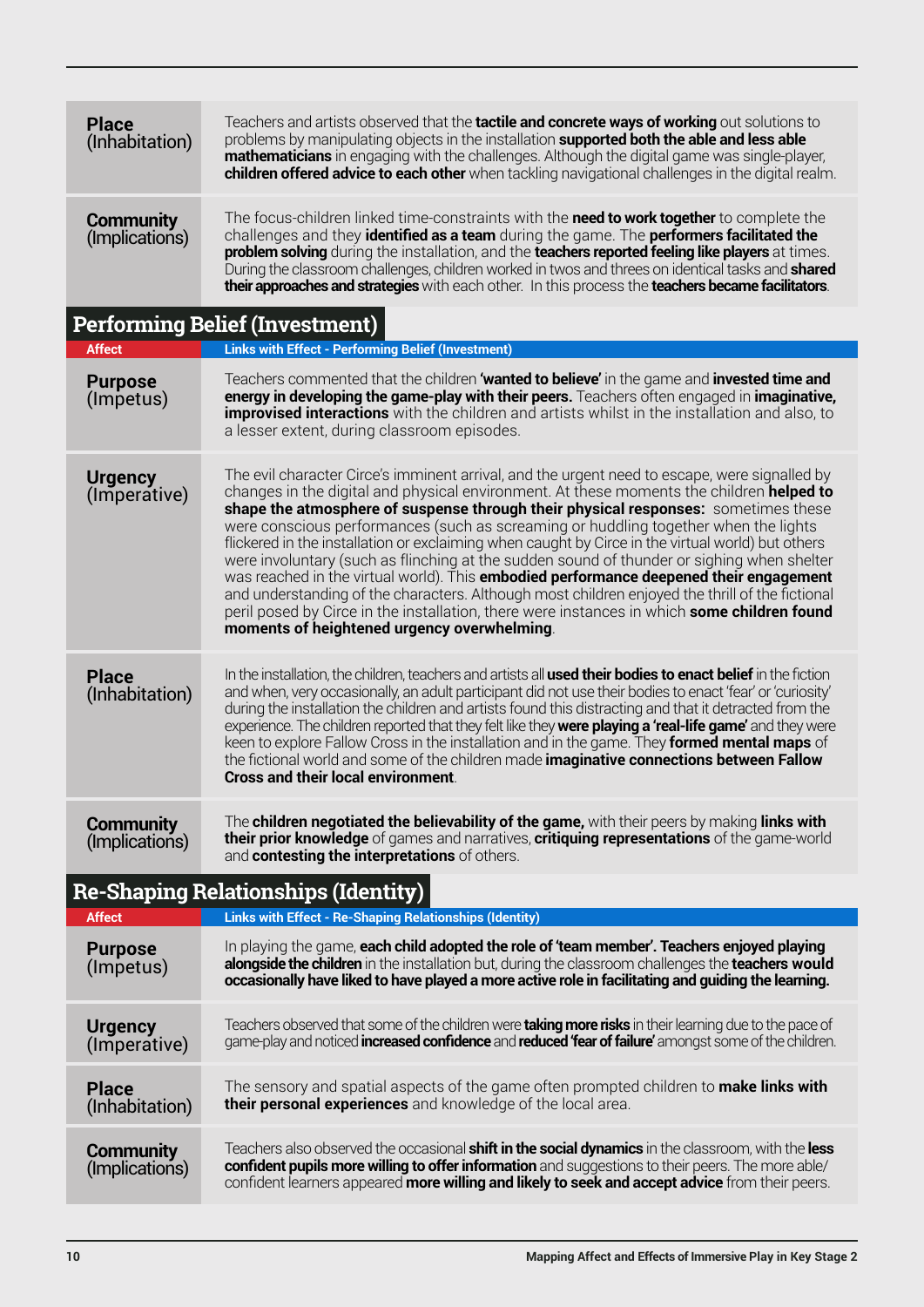**'I think that like it's going to be more intense this time and that erm Circe will try more harder to try and like capture us and stuff as we get the last three labours, cause before we saved them, so we have to like work quicker and we have to work more as a team'** 

### Installation -

**'If you're doing competitive mode on games it's so intense, you need to win to get the prize or something. And yeah, and that [the installation] was intense because you needed to get the labours. If you don't get it, the villagers won't come back and you won't be safe.'**

**'If you've been there once and you've seen what's happening to Fallow Cross, you can't just leave them stranded like that and let them get defeated and they probably pass away, tragically. You have to save them. You have to step up. You have to fight and be brave. You can't just leave them.'**

**Focus Children** - Final Interviews